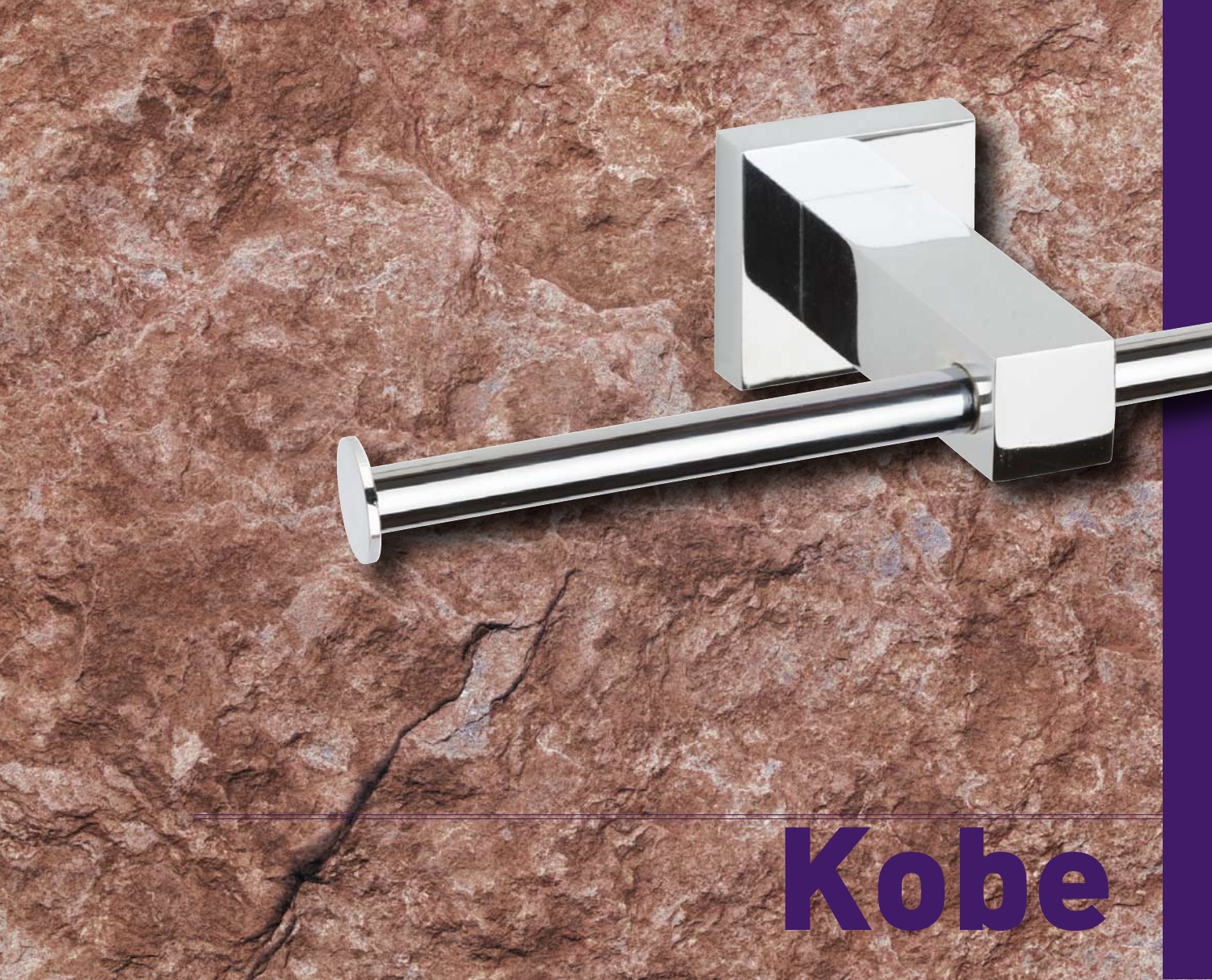## CRHOME BRASS

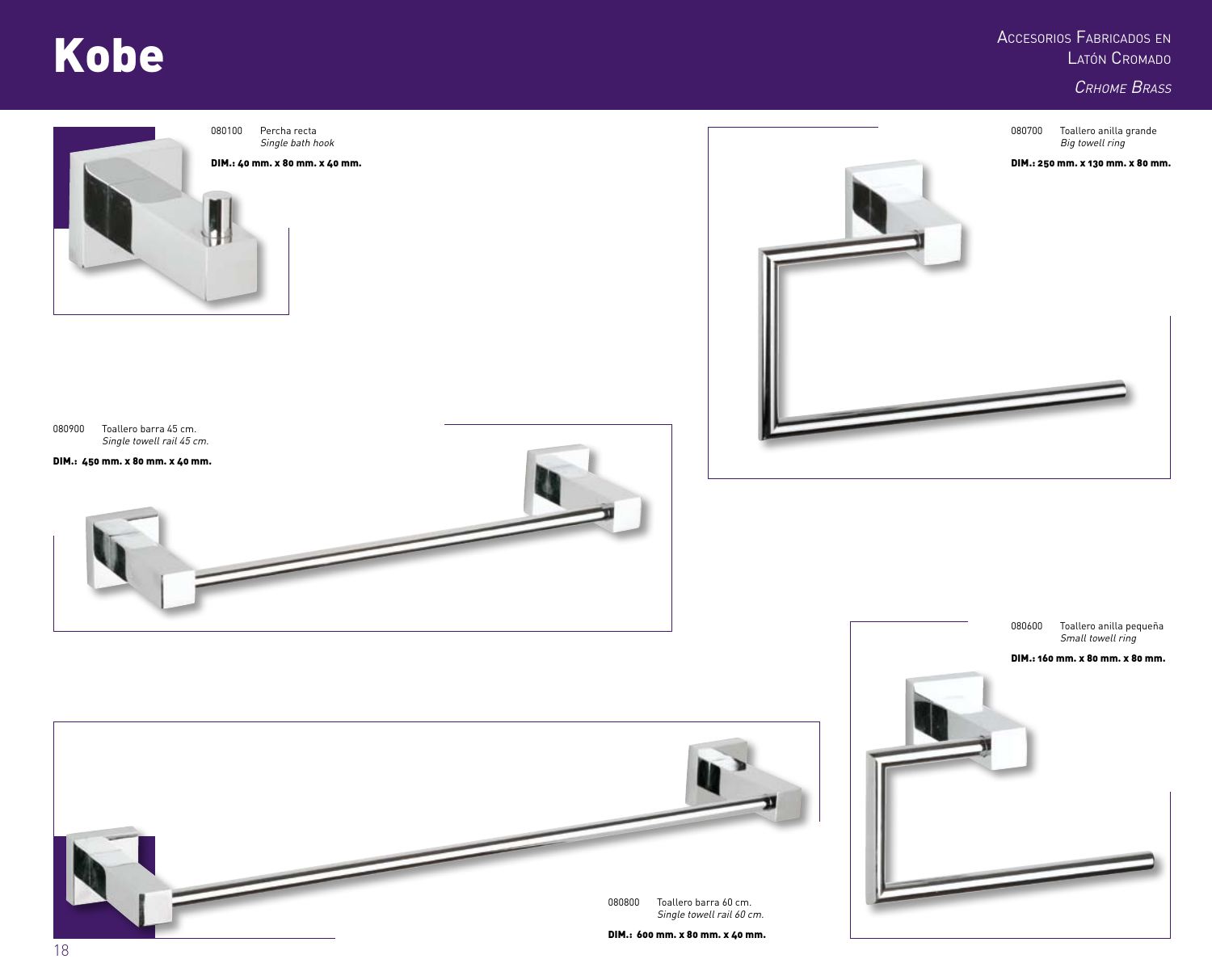## Kobe







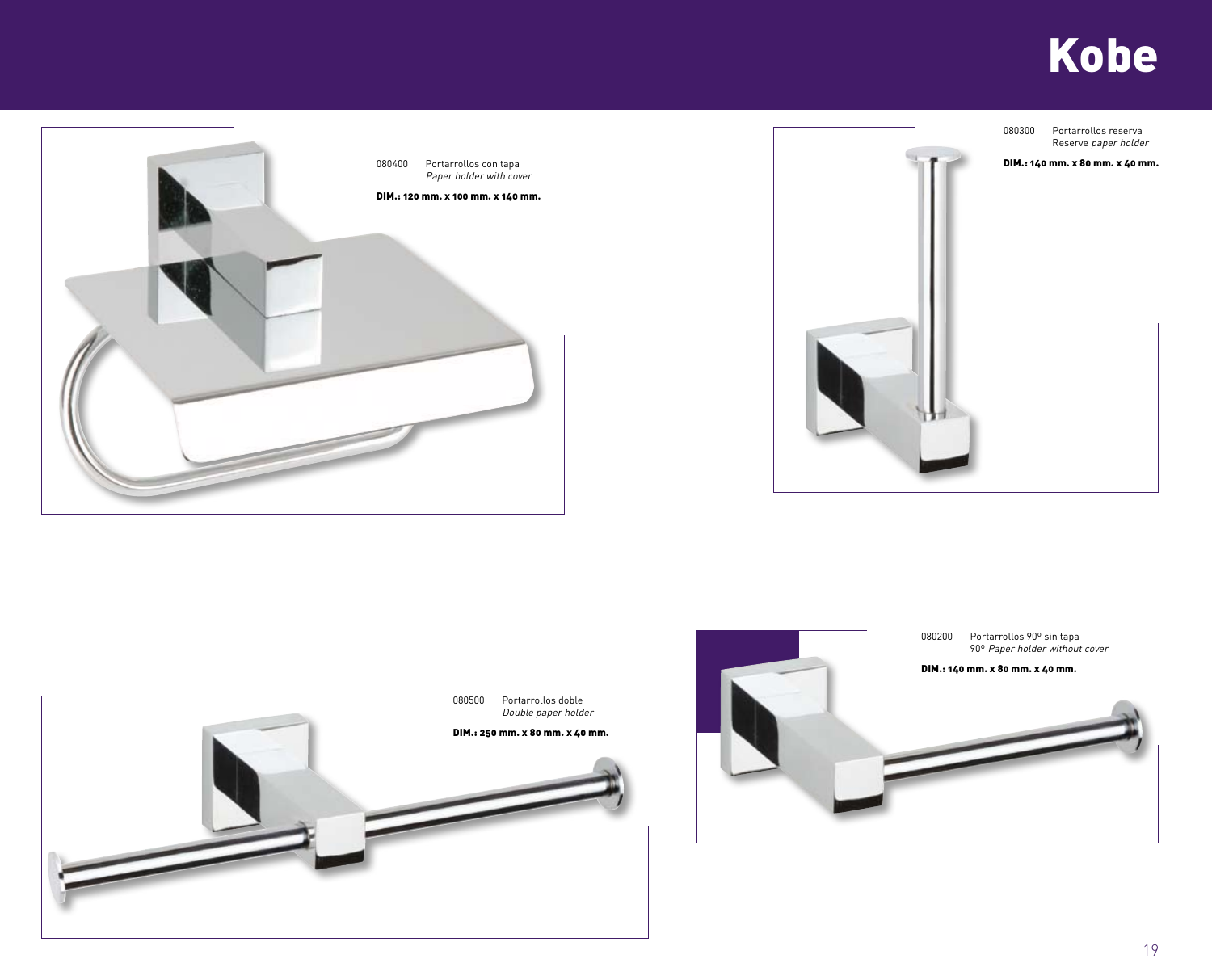